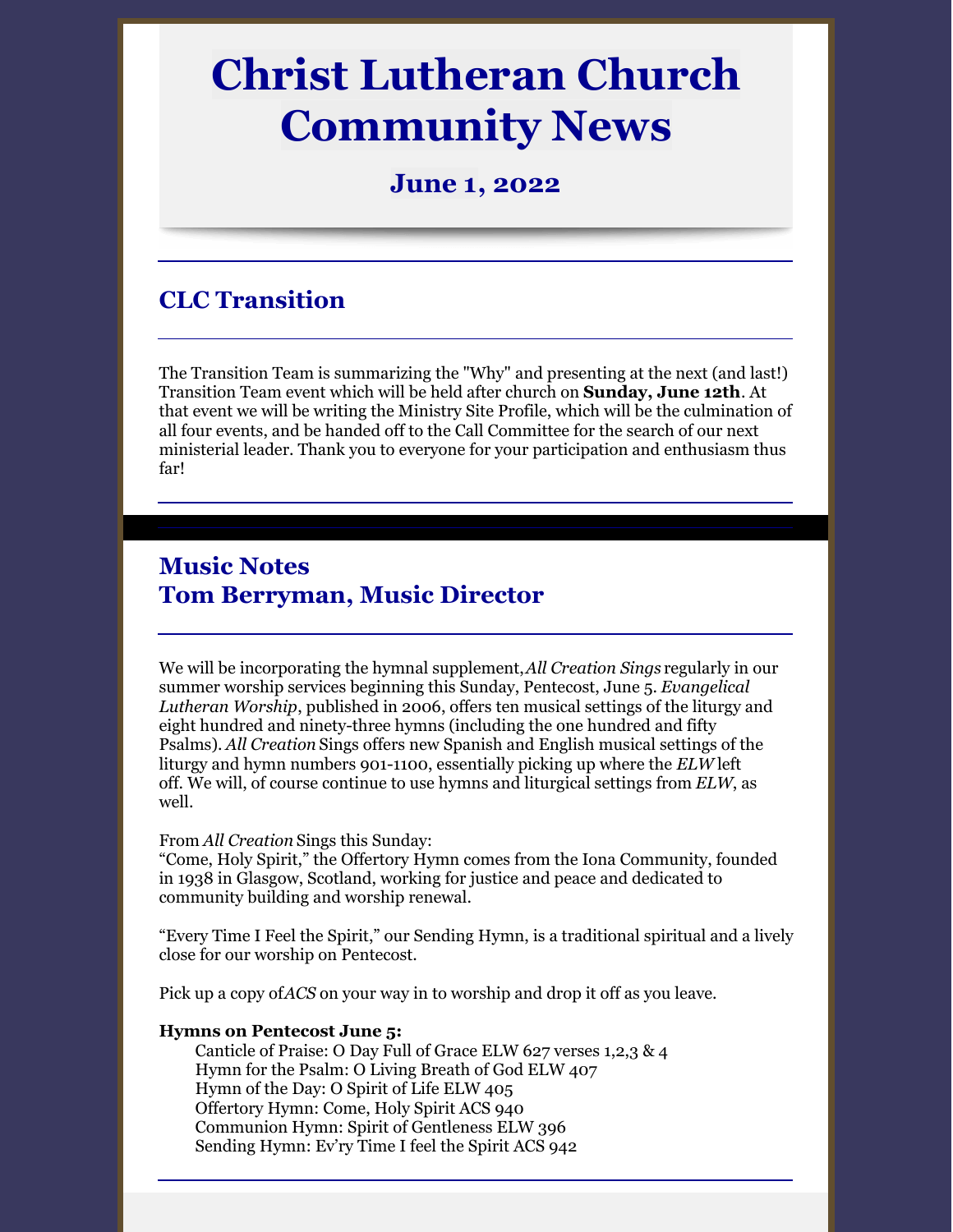## **Church Notes**

As the Music, Worship, and Visual Arts Committee (WMVA) adapts its practices to the reality of Covid, the assisting minister will serve the tray of communion glasses of wine and grape juice. A communion assistant will no longer be assigned to serve.

#### **2022 Walk to End Homelessness**

CLC Walkers raised \$8,724 in this year's Walk to End Homelessness for Family Promise Metrowest. We took a 2.25 mile walk to Natick common on the warm Saturday, May 14th. Thank you to everyone who walked and donated!

Family Promise Metrowest exceeded the goal of \$160,000 for the Walk. CLC Walkers were the second highest fundraising team, after the Islamic



Center of Boston in Wayland. Two members of our team were among the top individual fundraisers. Carol Virshbo was second and Amy Lousararian was fourth. Kudos to all!

# **Adult Formation**



CLC's Social Justice Committee invites you to join with the Green Reads book group in a **Community Read**, **Sunday, June 12, 4 pm** of the book *Saving Us: A Climate Scientist's Case for Hope and Healing in a Divided World*, by Katharine Hayhoe. Folks from around Natick will gather with CLC Book Group members and the Green Readers outdoors on the church lawn to discuss effective ways to engage people in conversations about climate change. Each Sunday at worship we offer an intercessory prayer for creation. As people of faith, how do we carry those prayers into our conversations with others about ways to care for creation?

On **June 6, 7:30 pm,** CLC Book Group members will gather via Zoom to discuss a book each has selected from their own bookshelves. This is a great way to learn about books that we might not discover on our own and some of them will become future Book Group selections. Pick a short book so that you can join the Community Read on June 12!

## **Looking Ahead**

**Sunday June 12, 11 AM** – the Transition Team will host the Ministry Profile Writing Event.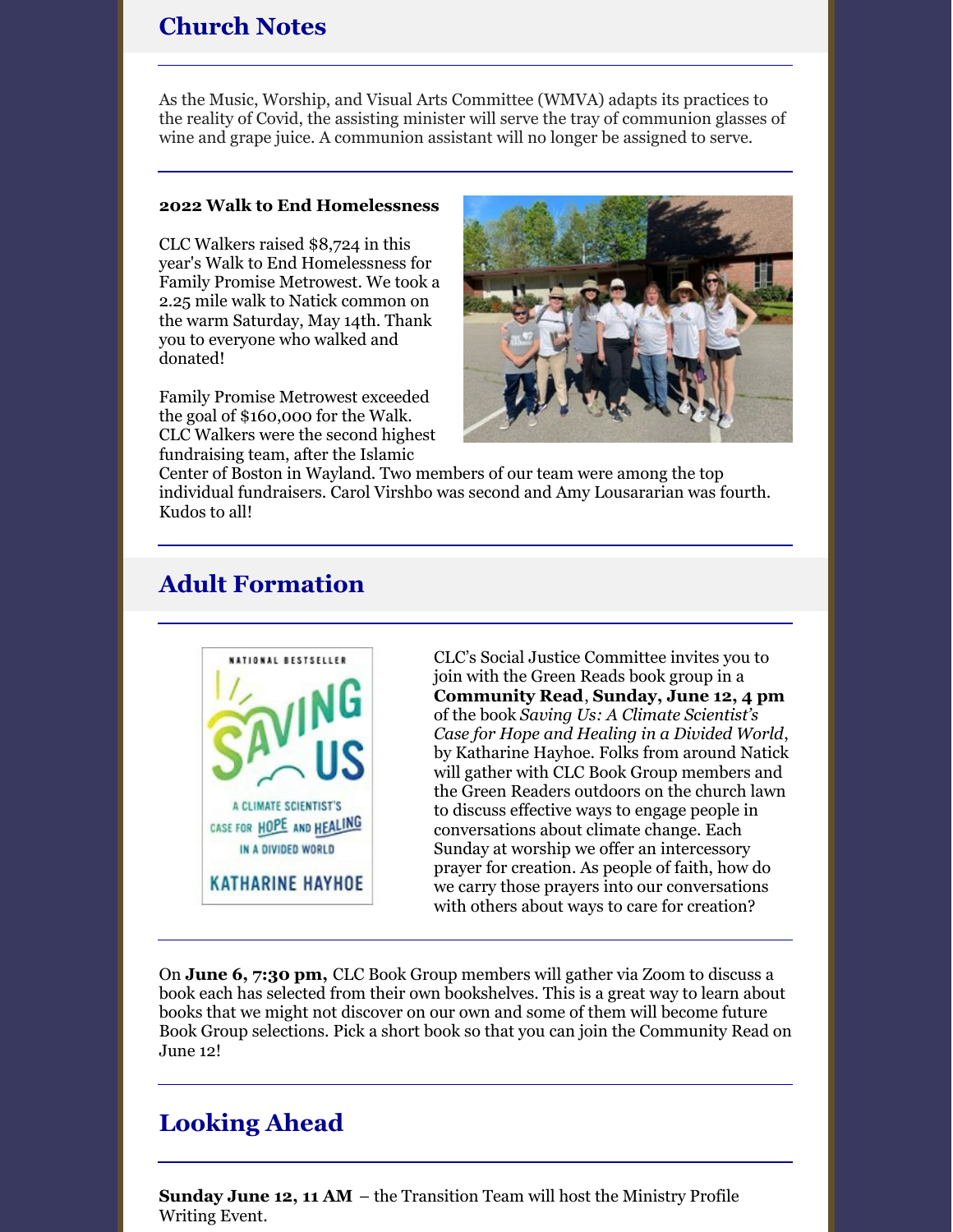**Sunday June 19, after church** – CLC Second Semi-Annual Meeting.

## **Call to Action**

The CLC Social Justice Committee endorses the Work and Family Mobility Act. This legislation will allow Comlanvi and Zourfahou to acquire driver's licenses as they move toward independence. Governor Baker has vetoed the act. The House & Senate will now need to vote to override the veto. The vote is planned for June 8. You can help by urging your legislators to vote for the override and by [contributing](https://actionnetwork.org/groups/driving-families-forward) to *The Driving Families Forward Coalition*.

Register for Camp Calumet's 2022 Walk-the-Walk*[here](https://www.calumet.org/giving/walkthewalk)*. Our team name is Christ Natick. For more information contact *[Nadia](mailto:nadials@comcast.net)* or *[James](mailto:salernojm@gmail.com)* Salerno.

Why support Calumet? Former camper and counselor James Salerno says:

*Calumet is a special place to me. It is where I grew in my faith and have had the opportunity to make great friends. When I first went, I was terrified to be away from home for a week, but after that first year, I maxed out the two weeks as a camper for the following 5 years. After that, I did a summer as a counselor in training and a summer as a counselor. I looked for every reason to get back to Calumet to visit, including Church retreats and other gatherings. Calumet is a place for fun and reflection. If you haven't had the opportunity to go, I highly recommend it. I support the mission of Calumet and would want anyone and everyone who would want to go to have the opportunity to be able to go, and want to support the sustainability of the camp in the future, and it is this reason I choose to be a Co-Captain to support the greater good of Calumet.*

Please consider registering to participate and become an Angel Donor (a special pledge only called upon if Calumet hits their audacious goals) to help Calumet grow and provide opportunities for all to enjoy its beauty. BOOM CHICKA BOOM!

#### **READINGS FOR THIS WEEK** June 5, 2022

First Reading *Acts [2:1-21](https://members.sundaysandseasons.com/#)*

For the Psalm *Hymn for the Psalm O Living Breath of God* **ELW 407**

Second Reading *[Romans](https://members.sundaysandseasons.com/#) 8:14-17*

Gospel *John 14:8-17 [\[25-27\]](https://members.sundaysandseasons.com/#)*



#### *The Rev David Hulse, Presiding*

Christ Lutheran Church 113 Union Street